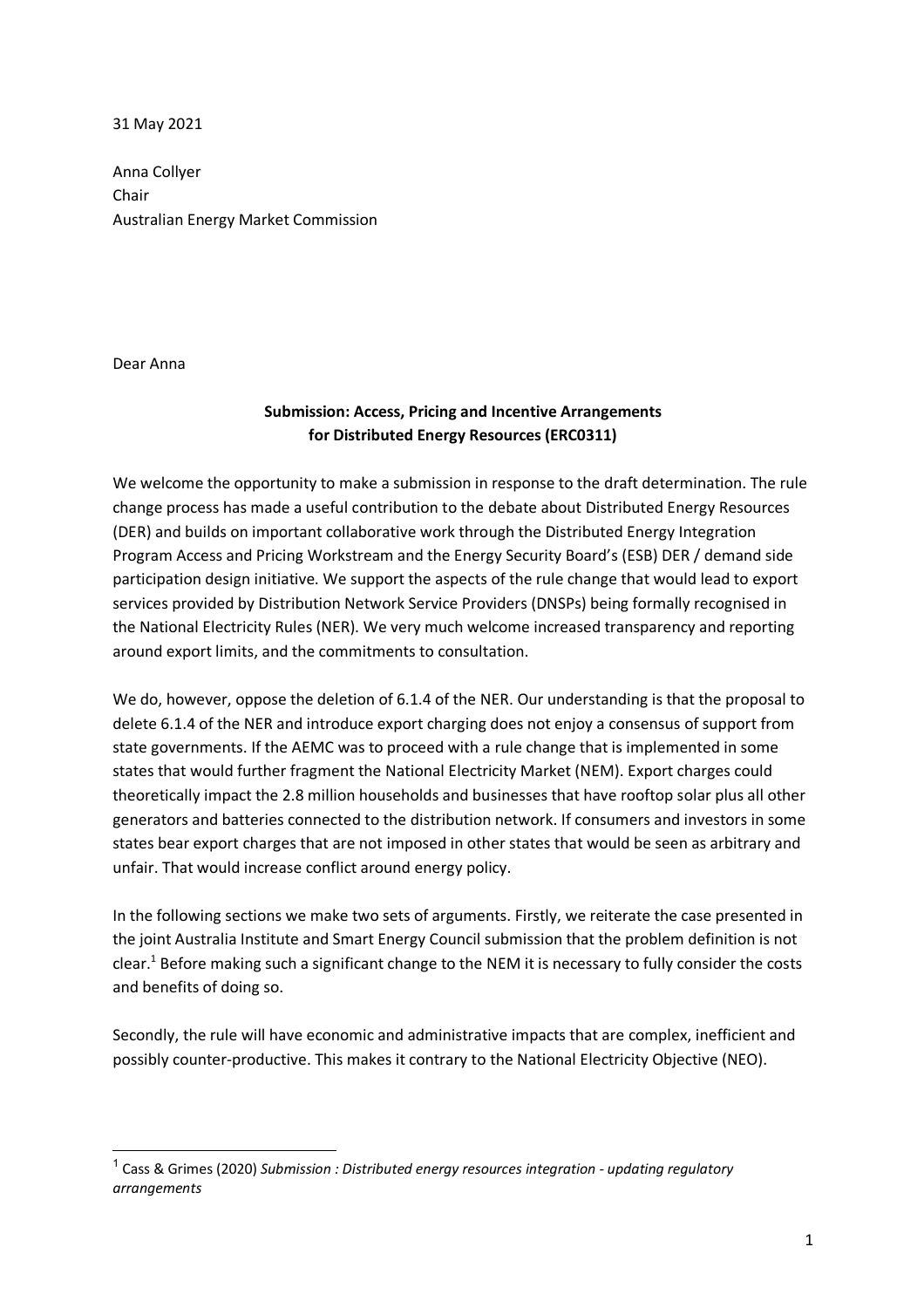The best outcome from this rule change would be for the AEMC to pass on the good work done to the ESB's Post 2025 redesign. It would contribute significantly to the Maturity Plan Pilot – Integrating DER and Flexible Demand. The purpose of the Pilot is to produce a 'detailed, integrated market design'. As we argued in our prior submission to this rule change process, export pricing cannot be credibly implemented until there is a full framework for DER integration, including tariffs, charges and rights of access and market participation.

## Insufficient evidence of problem

The draft determination asserts that the rule would address two problems: network congestion and the supposed inequity that results from networks spending money to rectify that congestion. The draft determination uses voltage as a measure of congestion. The logic is that voltage rises in the low voltage distribution network can be attributed entirely to household PV exports.

The University of New South Wales study commissioned by the ESB, which is referenced in the draft determination, clarified that the correlation between PV exports and over-voltage issues is anything but clear.<sup>2</sup> Until there is an objective quantification of the nature of network problems associated with prosumer PV there is no justification for export charging.

There is a need for future network expenditure to integrate DER. However, the level of this expenditure has not been quantified. There is no analysis of the full costs and benefits of DER integration and how these would affect various consumer groups.

Some advocacy in favor of a rule change has canvassed the fact that renters are generally poorer than homeowners and cannot install rooftop PV.<sup>3</sup> This is presented as 'evidence' of inequity in that renters are denied an opportunity to reduce their bills or earn income from solar PV and thus is an argument for export charging. Energy poverty and inequities in the housing market are important public policy issues and the rule change is not an appropriate way to address them.

If there is an equity argument for export charging it needs to be evidence-based. As the draft determination states; 'to the extent there are cross-subsidies between DER and non-DERhouseholds, low income households may be disadvantaged'.4 This indicates that the AEMC does not accept the argument that there is conclusive evidence of an equity problem caused by rooftop PV under current arrangements.

## Complex, inefficient and possibly counter-productive

DER requires a detailed, integrated market design. The rule change is not a detailed market design. It is at most a set of principles and a decision-making framework to inform network determinations

 <sup>2</sup> Heslop, Bruce, Heywood, MacGill and Passey (2020) *Voltage Analysis of the LV Distribution Network in the Australian National Electricity Market*

<sup>3</sup> ARENA (2021) *New scheme proposed for solar households*, https://arena.gov.au/blog/new-schemeproposed-for-solar-households/

<sup>4</sup> AEMC (2021) *Access, pricing and incentive arrangements for distributed energy resources, Draft rule determination*, p.175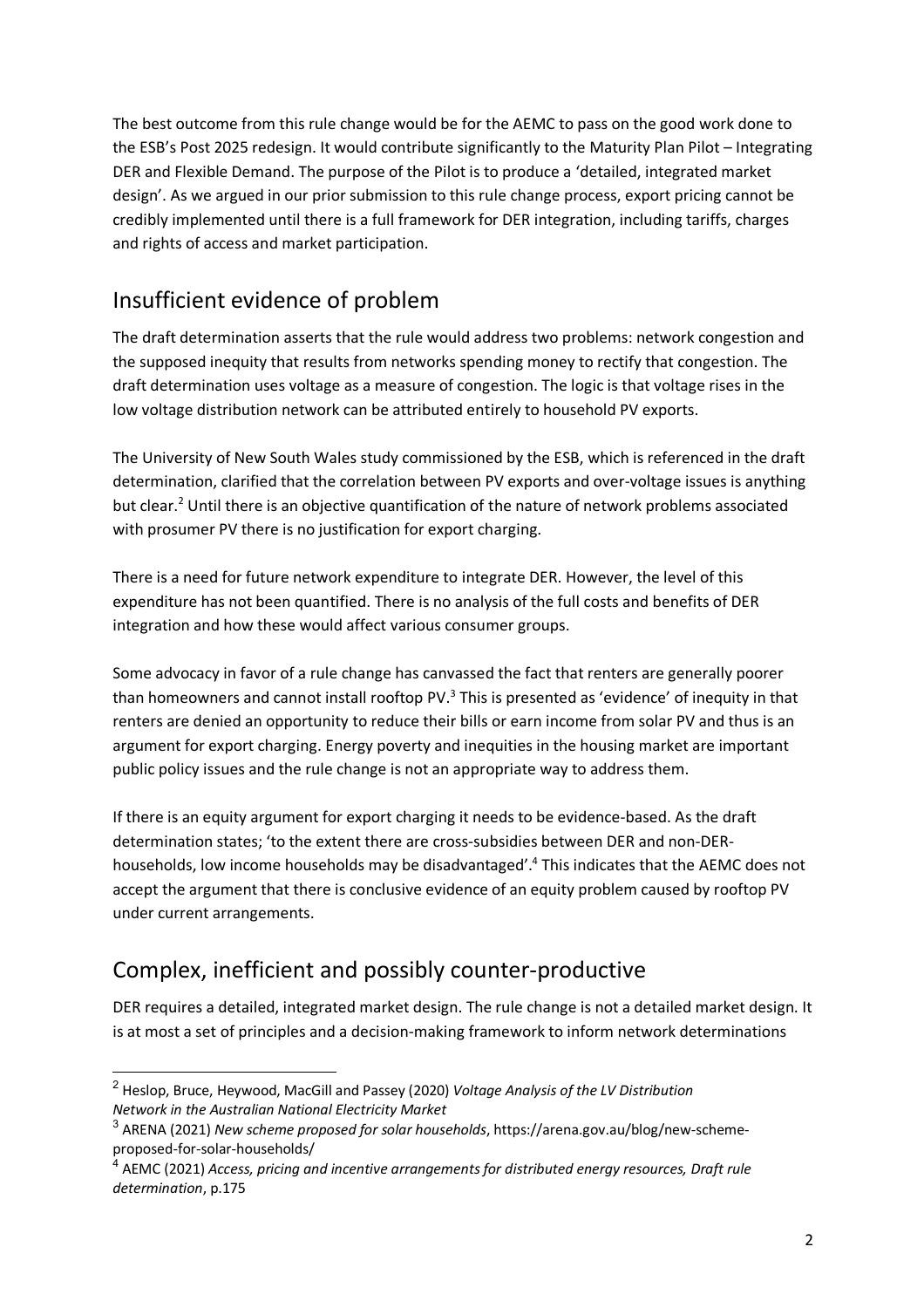which might be partially or fully implemented in some states and not at all in others. It would risk upending a fundamental pricing principle of the NEM and creating a complex and changing arrangement of different export charging regimes across different distributors.

There has been no quantification of the implementation costs of the rule change. For example, it is not clear what impact it might have on retailer billing systems and who would bear those charges.

The rule might not even reduce the network costs actually paid by non-solar customers. There is no requirement for electricity retailers to reduce network charges on the bills of consumers without rooftop solar. For example, in Queensland the distribution network Energex allocates a daily fee of 7c to solar households but some retailers operating pass this network cost through to non-solar households.

The key regulator for export charges would be the AER. This agency principally regulates the monopoly networks and other market participants. How does the AER intend to transform itself into a consumer-facing regulator with millions of new market participants/stakeholders? Is this the most efficient regulatory framework for demand side participation?

The rule change preempts the ESB's DER/DSP plans for the NEM redesign. We accept the ESB and AEMC's argument that it is appropriate that system security rule changes proceed in parallel with the P2025 redesign and are integrated into that process. DER integration policy is very different to system security. It involves millions of market participants/stakeholders and requires a new vision for the NEM, whereas system security is a more niche, technical issue that can be resolved more quickly and with less broad consultation.

The ESB's DER/DSP workstream has been far less conclusive than the security work and it is premature to create any part of the economic regulation framework until there is a proper integrated market design for DER.

This rule change might also have unintended consequences. Based on Victorian Energy Policy Centre analysis of the Victorian region, it could increase wholesale energy prices, which has implications for equity and for business customers.<sup>5</sup>

A survey conducted by Solar Citizens of over 1,300 solar owners found that 63% of respondents would consider going off grid if they faced export charges.<sup>6</sup> If the rule change slows down DER growth that would undermine state policies, frustrate national decarbonization efforts and effectively be a wealth transfer to incumbent mostly fossil fuel generators compared to business as usual.

## Charting a Better Course

<sup>6</sup> Gray (2021) *Sun tax could trigger network 'death spiral'*,

 <sup>5</sup> Mountain, Percy and Burns (2020) *Rooftop PV and electricity distributors: who wins and who loses?*

https://www.solarcitizens.org.au/sun\_tax\_could\_trigger\_network\_death\_spiral